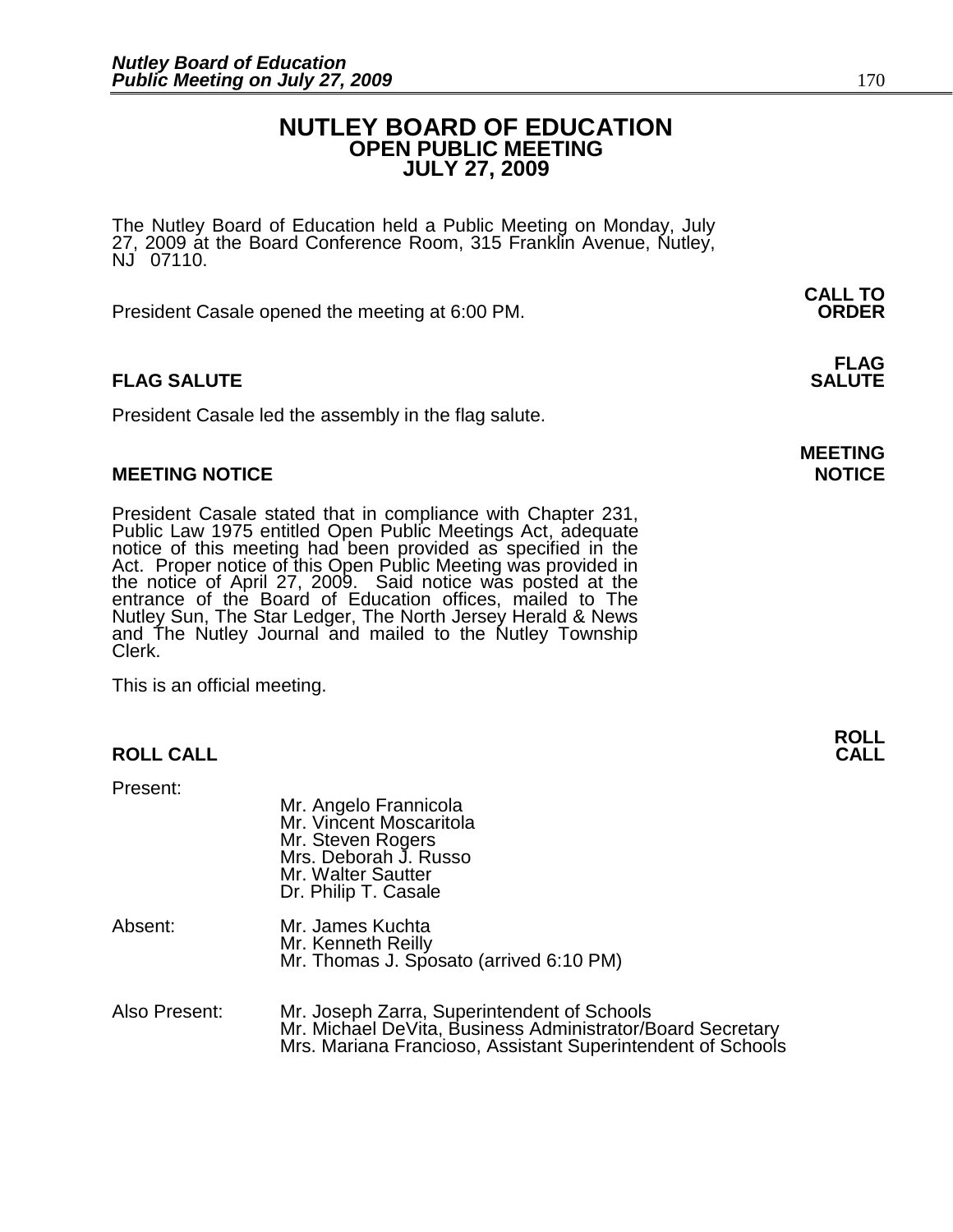| <b>MOTION TO ADJOURN TO EXECUTIVE SESSION</b>                                                                                                                                                                                                        | <b>EXECUTIVE</b><br><b>SESSION</b> |
|------------------------------------------------------------------------------------------------------------------------------------------------------------------------------------------------------------------------------------------------------|------------------------------------|
| At 6:05 PM Trustee Rogers moved and Trustee Frannicola<br>seconded the following resolution:                                                                                                                                                         |                                    |
| WHEREAS, the Board of Education will be discussing matters<br>exempt from public discussion pursuant to N.J.S.A. 10:4-12,                                                                                                                            |                                    |
| NOW, THEREFORE, BE IT RESOLVED that the Board of<br>Education recess to Closed Executive Session at this time to<br>discuss the following:                                                                                                           |                                    |
| <b>Legal and Personnel Issues</b>                                                                                                                                                                                                                    |                                    |
| BE IT FURTHER RESOLVED that the results of the discussions<br>will be made public by inclusion on the agenda of a subsequent meeting of the Board of Education or when the reasons for<br>discussing such matters in closed session no longer exist. |                                    |
| The motion was approved by voice vote.                                                                                                                                                                                                               |                                    |
| <b>RECONVENE MEETING</b>                                                                                                                                                                                                                             | <b>RECONVENE</b>                   |
| At 7:02 PM Trustee Rogers moved, Trustee Sautter seconded,<br>and the Board unanimously approved by voice vote a motion to<br>reconvene the public meeting.                                                                                          |                                    |
| The meeting reconvened in the JHWMS Choir Room located at<br>325 Franklin Avenue, Nutley, NJ.                                                                                                                                                        |                                    |
| <b>FLAG SALUTE</b>                                                                                                                                                                                                                                   | <b>FLAG</b><br><b>SALUTE</b>       |
| President Casale led the assembly in the flag salute.                                                                                                                                                                                                |                                    |
|                                                                                                                                                                                                                                                      |                                    |
| <b>ROLL CALL</b>                                                                                                                                                                                                                                     | <b>ROLL</b><br><b>CALL</b>         |
| Present:                                                                                                                                                                                                                                             |                                    |

|               | Mr. Steven Rogers<br>Mrs. Deborah J. Russo<br>Mr. Walter Sautter<br>Mr. Thomas J. Sposato<br>Dr. Philip T. Casale                                                        |
|---------------|--------------------------------------------------------------------------------------------------------------------------------------------------------------------------|
| Absent:       | Mr. James Kuchta<br>Mr. Vincent Moscaritola<br>Mr. Kenneth Reilly                                                                                                        |
| Also Present: | Mr. Joseph Zarra, Superintendent of Schools<br>Mr. Michael DeVita, Business Administrator/Board Secretary<br>Mrs. Mariana Francioso, Assistant Superintendent of Schools |

Mr. Angelo Frannicola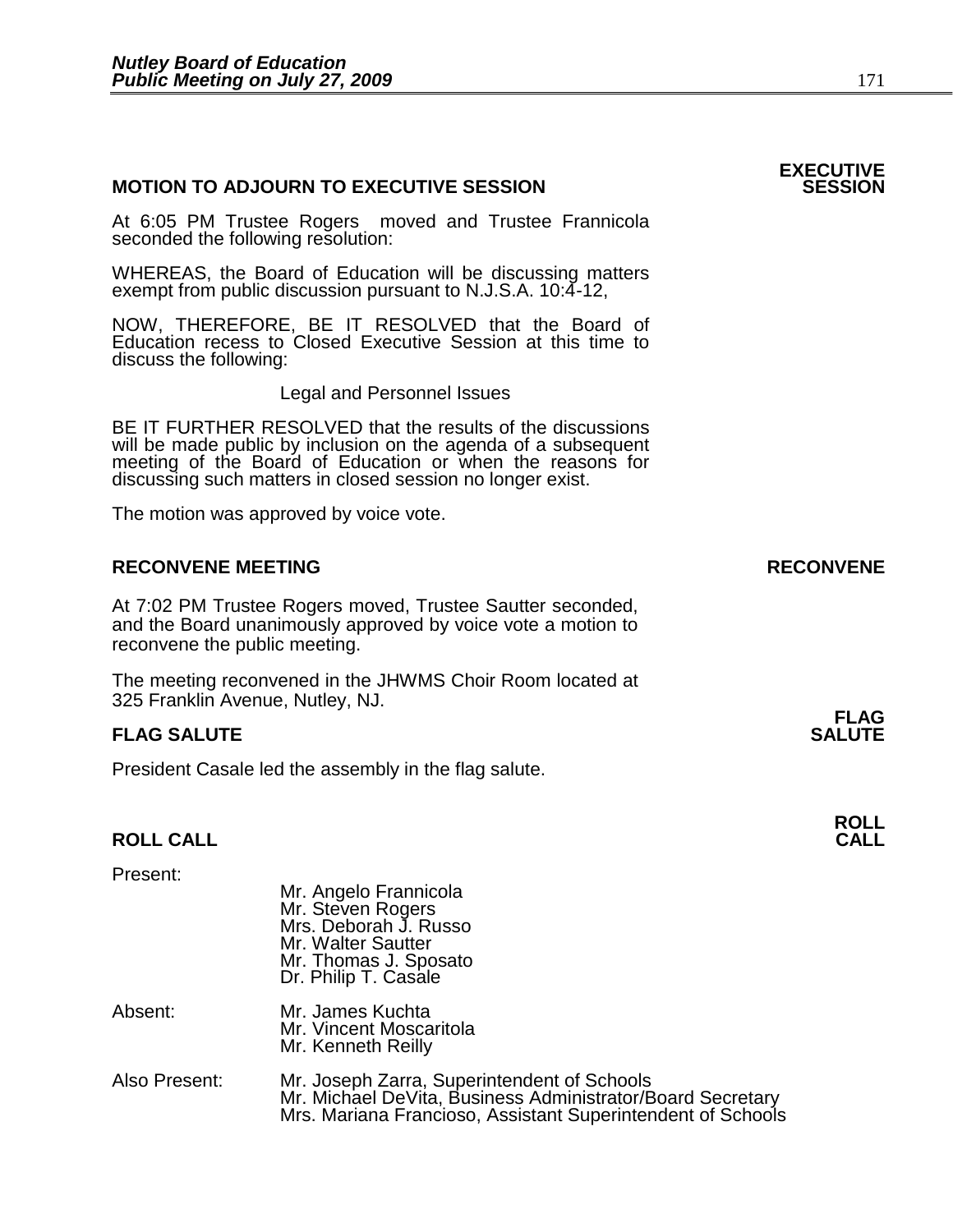#### **MOTION TO ADJOURN TO EXECUTIVE SESSION**

At 7:05 PM Trustee Frannicola moved and Trustee Sposato seconded the following resolution:

WHEREAS, the Board of Education will be discussing matters exempt from public discussion pursuant to N.J.S.A. 10:4-12,

NOW, THEREFORE, BE IT RESOLVED that the Board of Education recess to Closed Executive Session at this time to discuss the following:

Construction Legal Issues

BE IT FURTHER RESOLVED that the results of the discussions will be made public by inclusion on the agenda of a subsequent meeting of the Board of Education or when the reasons for discussing such matters in closed session no longer exist.

 The motion was approved by voice vote.

#### **RECONVENE MEETING RECONVENE**

At 8:41 PM Trustee Sposato moved, Trustee Moscaritola seconded, and the Board unanimously approved by voice vote a motion to reconvene the public meeting.

The meeting reconvened in the JHWMS Choir Room located at 325 Franklin Avenue, Nutley, NJ.

#### **ROLL CALL**

Present:

|               | Mr. Angelo Frannicola<br>Mr. Vincent Moscaritola<br>Mr. Steven Rogers<br>Mrs. Deborah J. Russo<br>Mr. Walter Sautter<br>Mr. Thomas J. Sposato<br>Dr. Philip T. Casale |
|---------------|-----------------------------------------------------------------------------------------------------------------------------------------------------------------------|
| Absent:       | Mr. James Kuchta<br>Mr. Kenneth Reilly                                                                                                                                |
| Also Present: | Mr. Michael DeVita, Business Administrator/Board Secretary<br>Mrs. Mariana Francioso, Assistant Superintendent of Schools                                             |
| Also Absent:  | Mr. Joseph Zarra, Superintendent of Schools                                                                                                                           |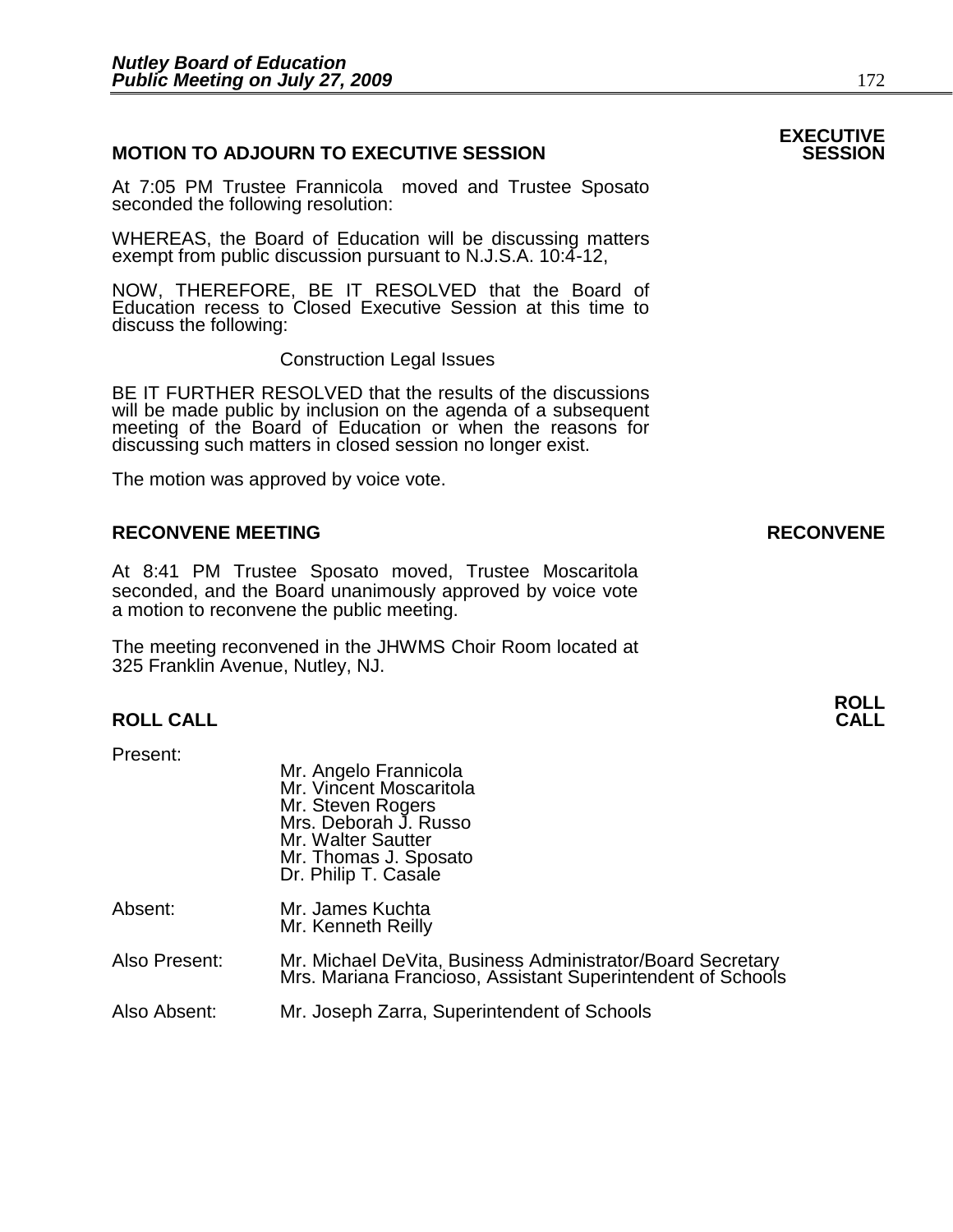#### **APPROVAL OF MINUTES APPROVE**

BE IT RESOLVED that the Board of Education approves the following minutes:

 July 9, 2009 – Special Public Meeting June 30, 2009 – June 22, 2009 – Open Public Meeting June 22, 2009 – Closed Executive Session June 16, 2009 – Special Public Meeting June 16, 2009 – Closed Executive Session June 8, 2009 – Open Public Meeting June 8, 2009 – Closed Executive Session

> Trustee Kuchta moved, Trustee Sposato seconded, and the Board minutes were approved with the following exception:

1. Trustee Sposato abstained on July 9, 2009 and June 16, 2009 minutes.

#### **CORRESPONDENCE CORRESPONDENCE**

A thank you note from Mayor Cocchiola for supporting the Township's Fourth of July Civic Celebration.

#### **SUPERINTENDENT'S REPORT SUPT'S REPORT**

**None** 

#### **BOARD SECRETARY'S REPORT**

Mr. DeVita spoke about the policy resolutions, payments to contractors and the approval of the Food Service Contract.

#### **COMMITTEE REPORTS REPORTS**

Trustee Rogers spoke about the Channel 77 issue.

#### **HEARING OF CITIZENS (Resolutions Only)**

Resident Barbara Lovejoy asked how she could go about getting a copy of certain policies that are being adopted.

# **OF MINUTES**

**SECRETARY'S** 

## **COMMITTEE**

**BOARD**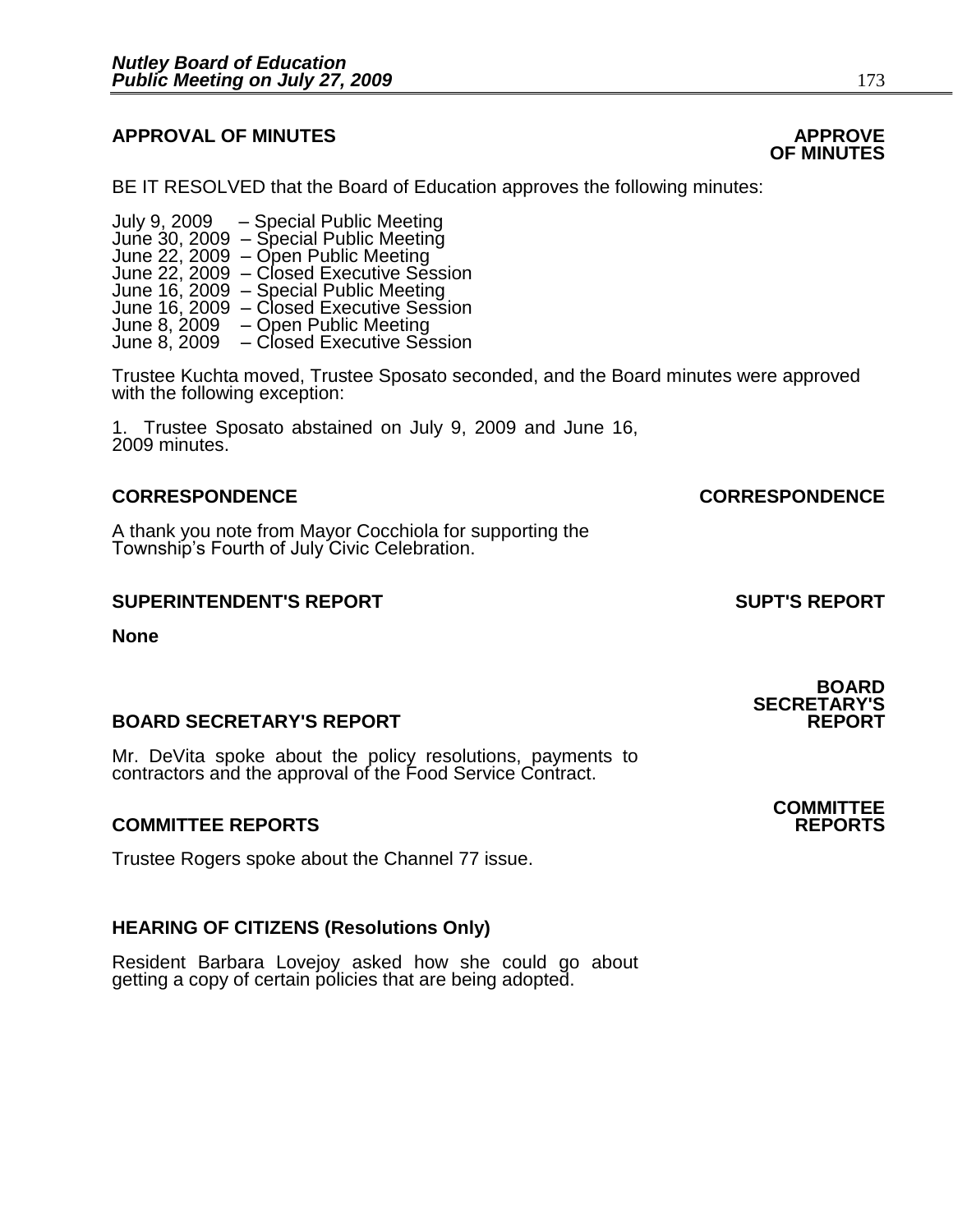### **SUPERINTENDENT'S RESOLUTIONS EXAMPLE ASSESSED ASSESSED ASSESSED ASSESSED ASSESSED ASSESSED ASSESSED ASSESSED ASSESSED ASSESSED ASSESSED ASSESSED ASSESSED ASSESSED ASSESSED ASSESSED ASSESSED ASSESSED ASSESSED ASSESSED AS**

Trustee Frannicola moved, and Trustee Sautter seconded, a motion that the Board approves Superintendent's Resolutions numbers 1 through 10 as listed below.

The Superintendent's Resolutions 1 through 10 were approved with the following exceptions:

1. President Casale abstained on 1-10.

#### **AMENDING RESOLUTION APPOINT SUMMER AUTISTIC PROGRAM 30 DAYS**

#### 1. **AMENDING RESOLUTION – APPOINTMENTS – Summer Autistic Program – 30 days**

BE IT RESOLVED that the Board of Education approves the amending of the resolution Appointments – Summer Autistic Program – 30 days, approved at the June 8, 2009 Board Meeting to reflect a change in salary for April Hauer to \$4,950.

#### 2. **AMENDING RESOLUTIONS – Personnel**

BE IT RESOLVED that the Board of Education approves the amending of the various resolutions, listed below to reflect the following changes:

Amending Resolution-Appointments-Non-Tenured Teachers, approved at the June 22, 2009 Board Meeting:

 Reinstate the following teachers: Natalie Gatto Geralyn Ryan Joniene Ryder

Amending Resolution-Appointments-Secretarial/Clerical Personnel, approved at the June 22, 2009 Board Meeting:

> Reinstate the following Secretaries Julianne Alessio Gina Russell

#### **AMENDING PERSONNEL**

# **RESOLUTIONS**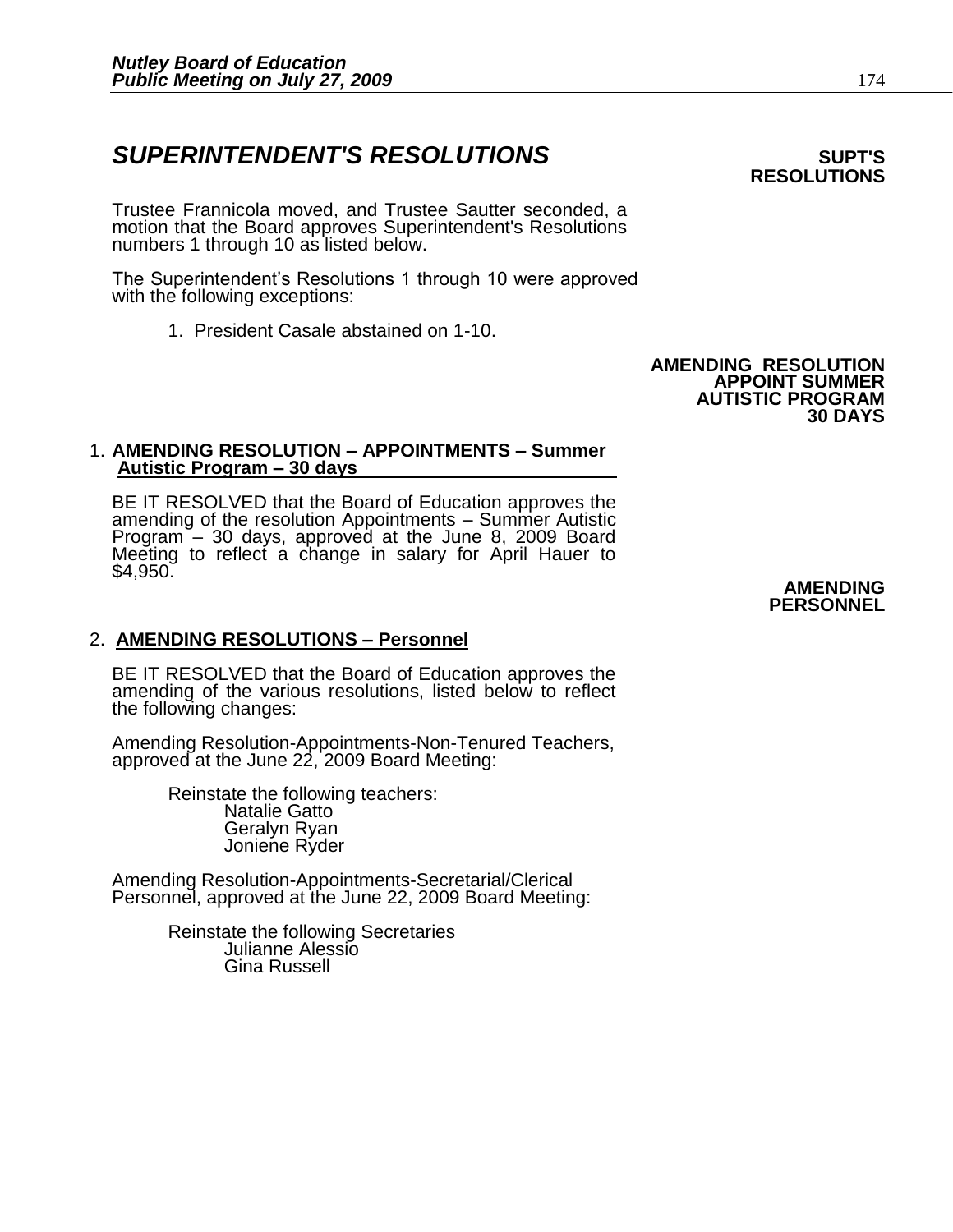#### 3. **APPOINTMENT – Professional Staff**

BE IT RESOLVED that the Board of Education approves the appointment of Shanna DiCristo as teacher for the 2009/2010 school year, effective September 1, 2009, at the annual salary of \$44,000, B.A. Step 6, in accordance with the 2008-09 Teachers' Salary Guide. Upon conclusion of negotiations the salary will be adjusted in accordance with the 2009-10 Teachers' Salary Guide.

#### 4. **APPOINTMENTS – Athletics**

BE IT RESOLVED that the Board of Education approves the Fall Athletic Appointments listed on the attached Schedule B for the 2009-10 school year in accordance with the 2008-09 Coaches Salary Guide. Upon conclusion of negotiations the salary will be adjusted in accordance with the 2009-10 Coaches Salary Guide

#### 5. **APPOINTMENT –NCLB PROJECT DIRECTOR**

BE IT RESOLVED, that the Board of Education approves the appointment of Mr. Michael Kearney as NCLB Project Director, at a stipend of \$5,000 for the 2009-2010 school year.

#### 6. **APPROVAL OF CAFETERIA SUBSTITUTES**

BE IT RESOLVED that the Board of Education approves the following cafeteria substitutes for the 2009-2010 school year:

Mary Bellucci Laura Borino Susan Brandt Linda Cafone Valerie Cerami Norma Cuozzo Lillian Darby Jo-Ann DeAmorin Elizabeth DeMunno Carmen Geoffroy Donna LaCapra Catherine Luzzi Bette Jean Marzella Anna Marzulla Maria Musco

**APPOINT ATHLETICS B** 

#### **APPROVE CAFÉ. SUBS**

**APPOINT NCLB PROJECT DIRECTOR** 

#### **APPOINT PROFESSIONAL STAFF**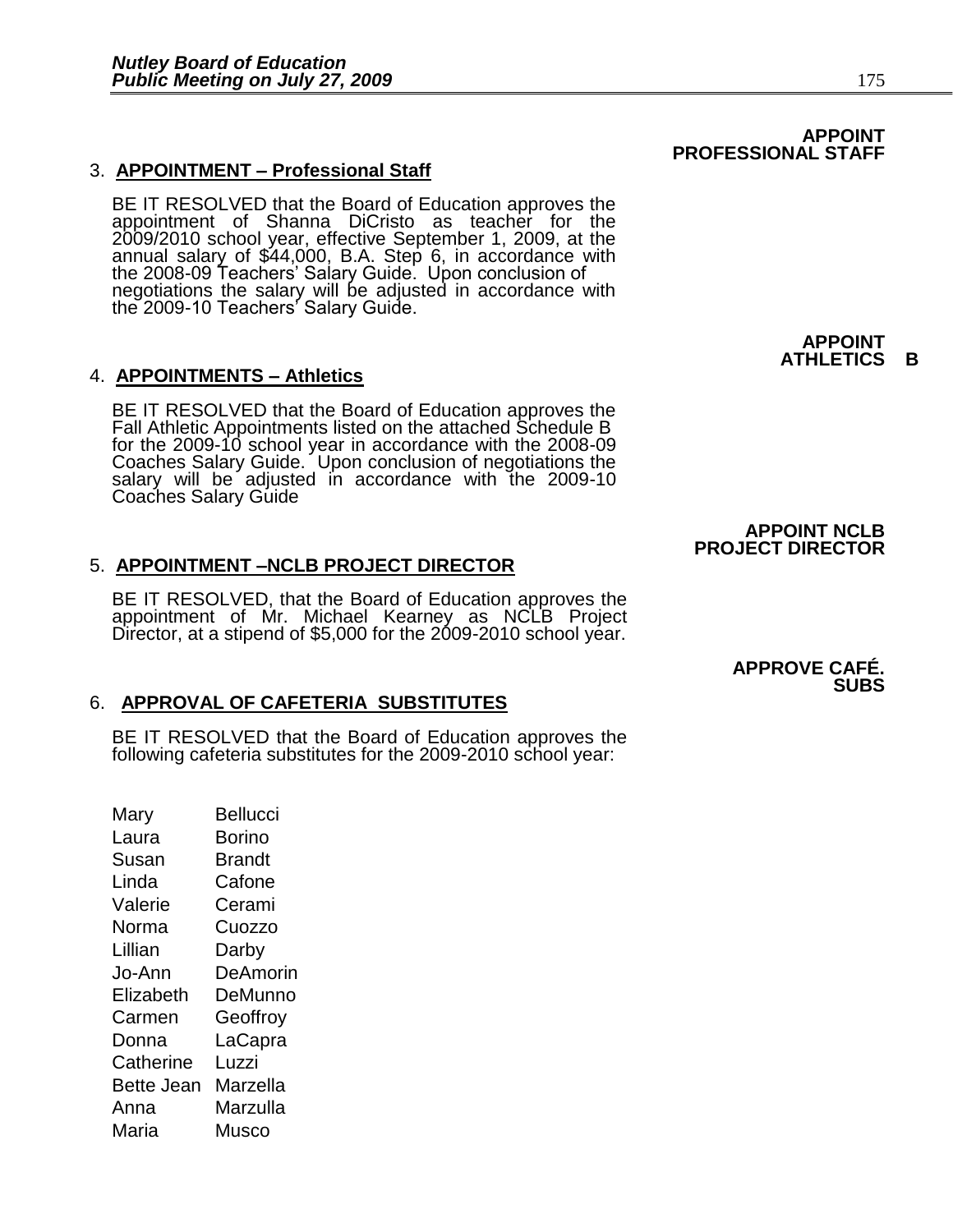| Toni            | O'Halloran |
|-----------------|------------|
| Josephine       | Orlando    |
| Angela          | Palma      |
| <b>Judy Lee</b> | Pugliese   |
| Lani            | Restaino   |
| Mary            | Ritacco    |
| Denise          | Silva      |

### 7. **APPROVAL OF PAYMENT**

BE IT RESOLVED that the Nutley Board of Education approves a stipend for Elliott Bradley, Academy Dance Instructor, for \$875/per semester (not to exceed \$3,500) for the 2008-09 school year.

#### 8. **EXTRA COMPENSATION**

BE IT RESOLVED that the Board of Education approves the following personnel be paid extra compensation in the amounts indicated for services rendered:

#### **PAYMENT FOR FILMING BOE MEETINGS – June 8, 2009**

| <b>Steve Gerechoff</b> | \$11.25 |
|------------------------|---------|
| Erika Rigalado         | 11.25   |

#### **PAYMENT FOR SUMMER HOURS – Child Study Team**

| <b>Sherri Budinick</b><br>Carla Cavallo | \$<br>419.40<br>802.20 |
|-----------------------------------------|------------------------|
| Karen Chasmar                           | 419.40                 |
| Sarah Fredericks<br>Susan Furnari       | 2,823.38<br>4,034.46   |
| <b>April Hauer</b>                      | 655,56                 |
| Elaine Mauro                            | 502.40                 |
| <b>Becky Pandolfi</b>                   | 2,544.12               |
| Stephen Parigi                          | 2,371.84               |
| Toni Safonte                            | 1,671.30               |
| Erin Sheridan                           | 910.50                 |
| <b>Amy Stoner</b>                       | 433.80                 |
| Michele Syme                            | 406.14                 |
| Michelle Yasso                          | 884.94                 |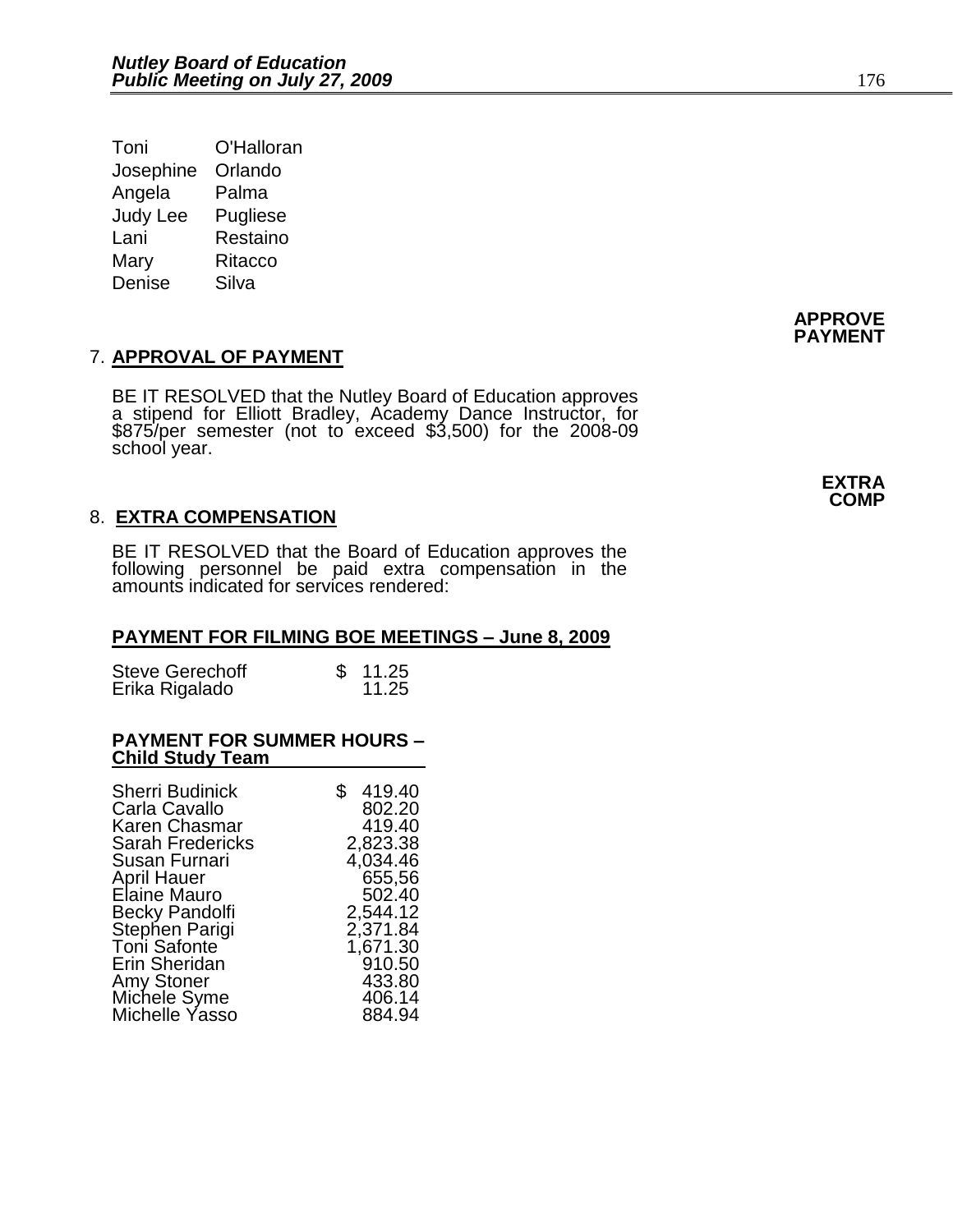#### **PAYMENT FOR SUMMER HOURS – Guidance-High School – June 25, 2009**

| Donna Cocco              | \$357.50 |
|--------------------------|----------|
| <b>Jill Divilio</b>      | 400.00   |
| <b>Mary Fran Simmons</b> | 481.34   |
| James Mauro              | 488.34   |
| Kathryn Comune           | 488.34   |
| Susan Scerbo             | 488.34   |

#### **PAYMENT FOR SUMMER HOURS – Substitute for Special Education and Autistic Program**

Richard Bolcato:

| <b>Autistic Prog. 30 days</b>       |          |
|-------------------------------------|----------|
| Teacher (3 days)<br>Para (27 hours) | \$309.99 |
| Para                                | 540.00   |

### **Special Ed. Prog. 20 days**

| Teacher $(3 \text{ days})$<br>Para $(3 \frac{1}{2} \text{ hours})$<br>315.00<br>49.73 |
|---------------------------------------------------------------------------------------|
|---------------------------------------------------------------------------------------|

Ellen Wolf:

| <b>Autistic Prog. 30 days</b> |        |
|-------------------------------|--------|
| Teacher (1 day)               | 103.33 |

#### **CENTRAL DETENTION COVERAGE – Month of June, 2009**

#### **High School**

| Joseph Cimo  | \$93.85 |
|--------------|---------|
| John Falduti | 56.31   |
| Denise Mazza | 112.62  |
| Lisa Vallo   | 131.39  |

#### **JHW Middle School**

| Joseph Cappello                    | \$37.54 |
|------------------------------------|---------|
| Melissa Echevarria                 | 37.54   |
| <b>Tracy Egan</b>                  | 75.08   |
| Deanna Fredricks                   | 56.31   |
| Paula Greco                        | 18,.77  |
| Jenny Lombardo<br>Marcellino Marra | 18.77   |
|                                    | 18.77   |

#### **SATURDAY MORNING SUSPENSIONS – Month of June, 2009**

#### **JHW Middle School**

| Joseph Cappello | \$78.45 |
|-----------------|---------|
| Jenny Lombardo  | 78.45   |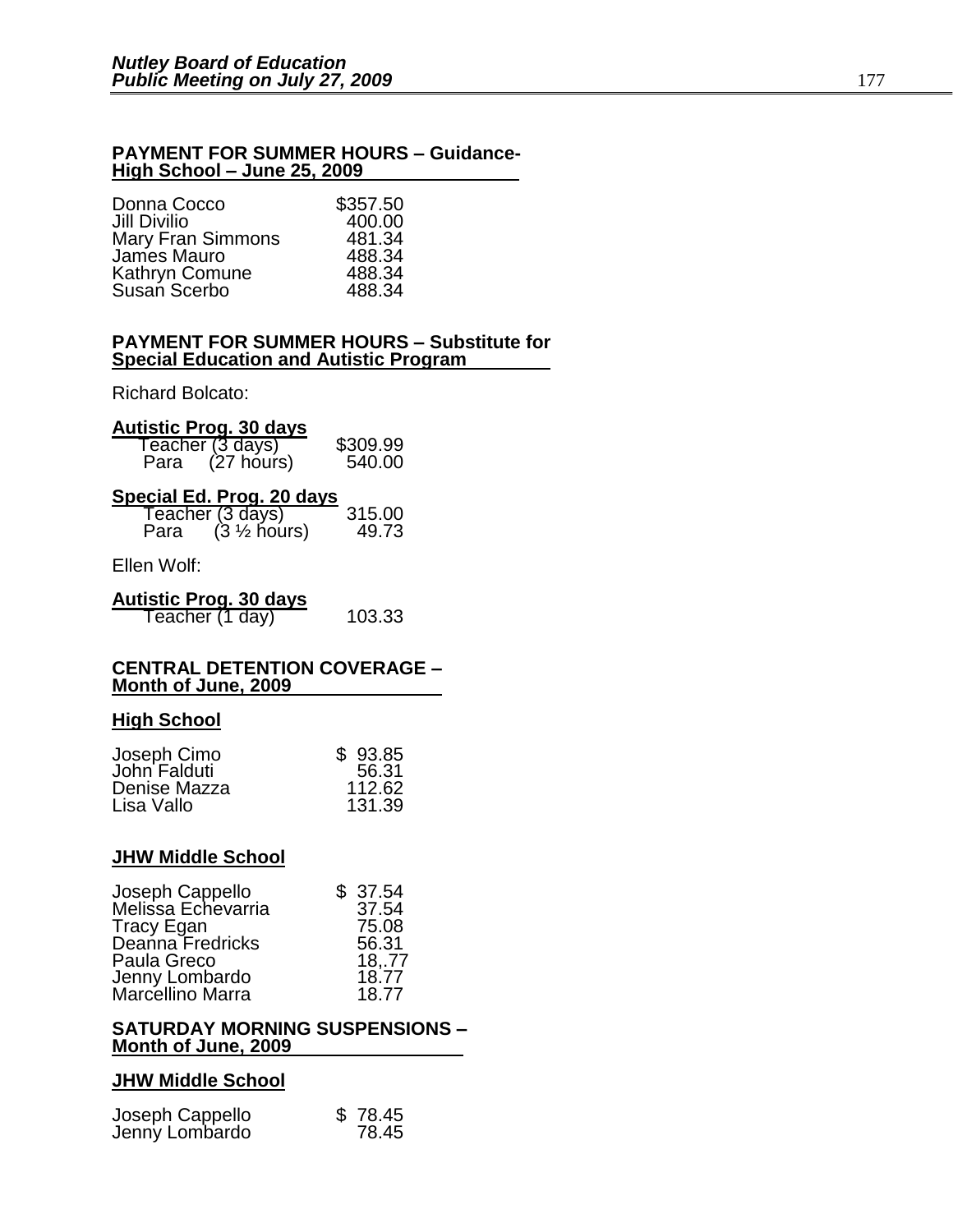#### **EXTENDED SCHOOL YEAR PROGRAM – SUMMER C**

#### 9. **EXTENDED SCHOOL YEAR PROGRAM – SUMMER – 2009**

BE IT RESOLVED that the Board of Education approves the Extended School Year Program, listed on the attached Schedule C for the Summer of 2009.

#### **TRANSFER OF PERSONNEL**

#### 10. **TRANSFER OF PERSONNEL**

BE IT RESOLVED that the Board of Education approves upon the recommendation of the Superintendent of Schools the following transfer:

Olga Suter Washington Spring Garden

**AMENDING RESOLUTIONS-PERSONNEL** 

#### 11. **AMENDING RESOLUTIONS – Personnel**

Trustee Sautter moved, and Trustee Sposato seconded, the following resolution. Upon being put to a roll call vote the resolution was approved.

BE IT RESOLVED that the Board of Education approves the amending of the various resolutions, listed below, to reflect the following changes:

Amending Resolution – Reappointments-Non-Tenured Teachers, approved at the June 22, 2009 Board Meeting:

> Reinstate the following teachers: Carey Ann Jimenez Rena Lazar Stephanie Scheick

Amending Resolution – Reappointments-Instructional Aides, approved at the June 22, 2009 Board Meeting:

> Reinstate the following Instructional Aide: Kathleen Pastena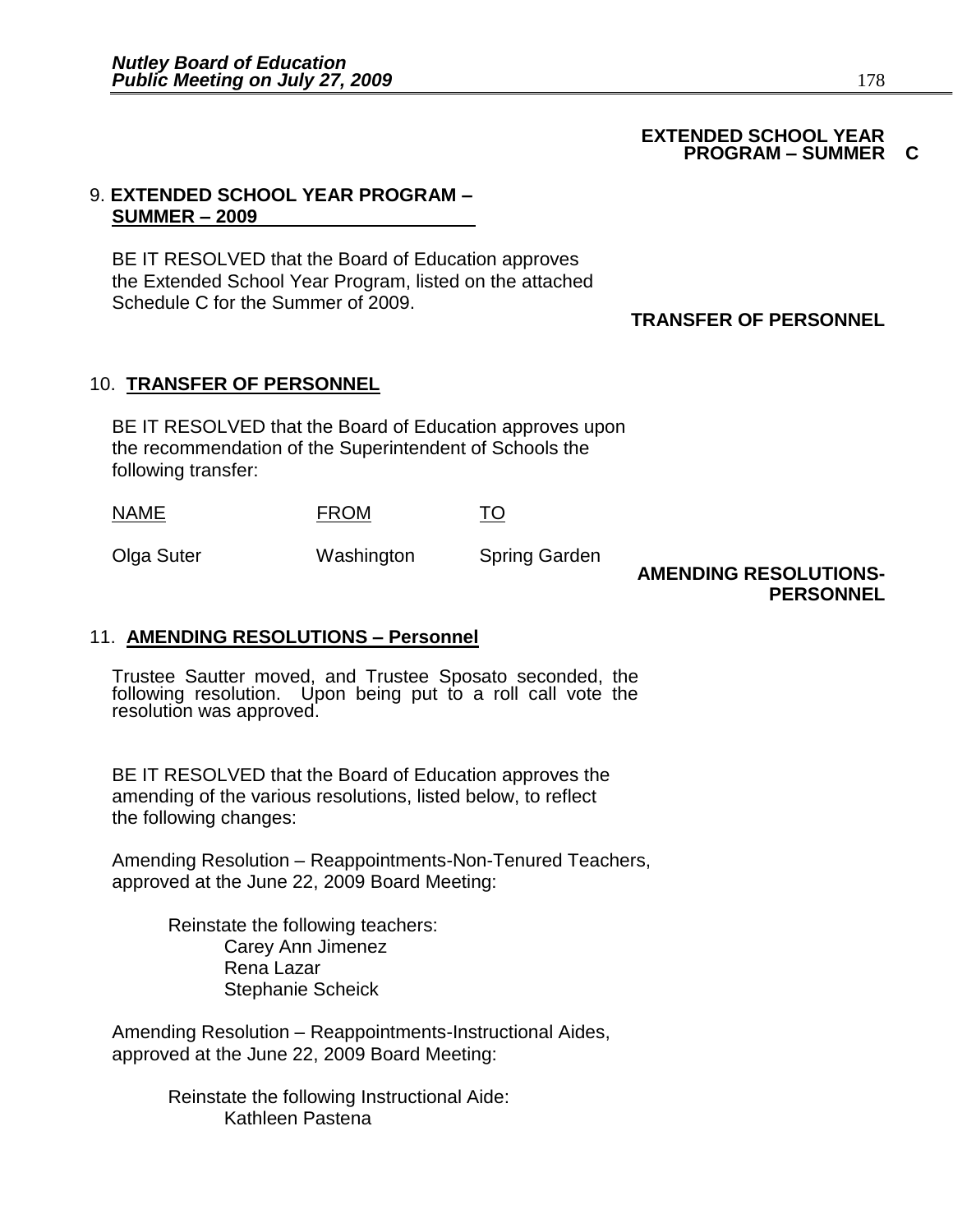#### 12. **TRANSFER OF PERSONNEL**

Trustee Sposato moved, and Trustee Frannicola seconded, the following resolution. Upon being put to a roll call vote the resolution was approved.

BE IT RESOLVED that the Board of Education approves upon the recommendation of the Superintendent of Schools the following transfers:

NAME FROM TO

Margaret Fuccello Spring Garden Lincoln Gina Masino Washington Lincoln/Radcliffe

### **BOARD SECRETARY'S RESOLUTIONS** RESOLUTIONS

Trustee Moscaritola moved, Trustee Sposato seconded, a motion that the Board approves the Board Secretary's Resolutions numbers 1 through 18 as listed below.

Upon a roll call vote Resolutions numbers 1 through 18 were unanimously approved by roll call vote.

#### **1. BILLS AND MANDATORY PAYMENTS**

BE IT RESOLVED that the Board of Education approves the payment of bills and mandatory payments dated July 27, 2009 in the total amount of \$1,560,217.23 (Appendix A).

## 2. **REQUESTS FOR USE OF SCHOOL BUILDINGS AND USE OF BUILDINGS B**

BE IT RESOLVED that the Board of Education approves the requests for the use of school buildings and grounds (Appendix B), that conform to the rules and regulations set by the Board of Education.

#### 3. **APPROVAL OF FIELD TRIPS**

BE IT RESOLVED that the Board of Education approves the field trip list and all expenses per (Appendix C).

**BOARD SECRETARY'S**

**BILLS &** 

### **GROUNDS AND GROUNDS**

#### **APPROVAL C FIELD TRIPS**

## **TRANSFER OF**

#### **PERSONNEL**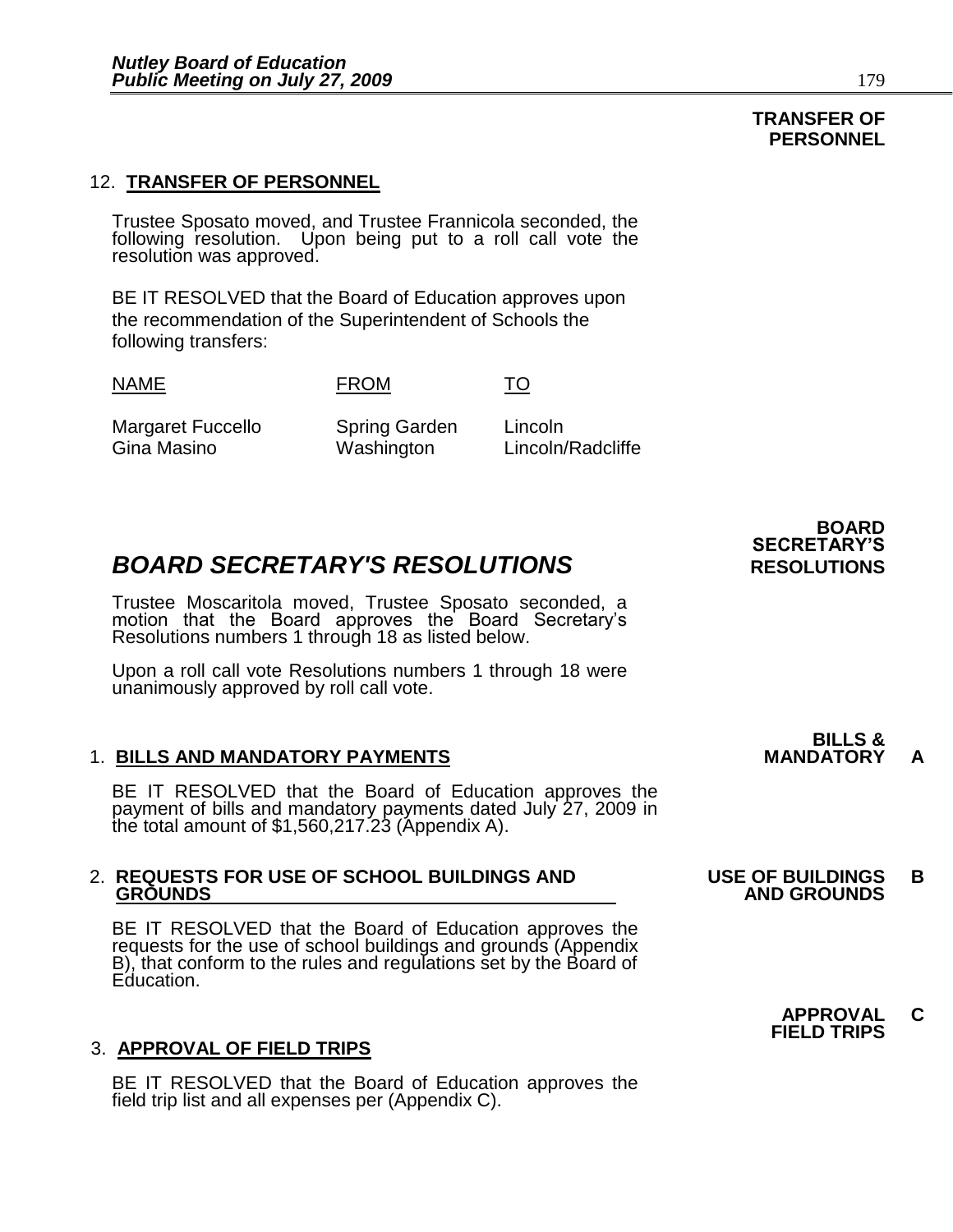#### 4. **TRANSFER SCHEDULE TRANSFER D**

BE IT RESOLVED that the Board of Education approves, in compliance with NJAC 6A:23-2.11(c)3ii, and NJSA 18A:22-8-1, the transfers in the 2008-09 budget dated June 30, 2009 in the amount of \$513,388.35 as appended (Appendix D).

### 5. **PETTY CASH FUNDS**

WHEREAS, pursuant to NJAC 6:20-2.8 and Policy #615 (6620), a Board of Education may establish petty cash funds,

NOW, THEREFORE, BE IT RESOLVED that the Board of Education approves the following petty cash funds for schools to be established in the amounts listed:

| <b>High School</b>       | (Gregory Catrambone, Custodian)                    | \$500 |
|--------------------------|----------------------------------------------------|-------|
| <b>JHW Middle School</b> | (John Calicchio, Custodian)                        | 400   |
| Lincoln School           | (Lorraine Restel, Custodian)                       | 300   |
| <b>Radcliffe School</b>  | (Michael Kearney, Custodian)                       | 300   |
|                          | Spring Garden School (Rosemary Clerico, Custodian) | 300   |
|                          | Washington School (Douglas Jones, Custodian)       | 300   |
| <b>Yantacaw School</b>   | (David Sorensen, Custodian)                        | 300   |
|                          |                                                    |       |

BE IT FURTHER RESOLVED that the Board of Education approves the additional district-wide petty cash accounts to be established as follows:

| Board of Education (Michael DeVita., Custodian) | \$300 |
|-------------------------------------------------|-------|
|                                                 |       |

- Director of Extended Day (Maria Cervasio, Custodian) 500
- Pupil Transportation (Peggy Hollywood, Custodian) 400
- Special Services (Paul Palozzola, Custodian) 300
- Technology (Ian Viemeister, Custodian) 300

and the contract of the contract of the contract of the contract of the contract of the contract of the contract of the contract of the contract of the contract of the contract of the contract of the contract of the contra

BE IT YET FURTHER RESOLVED that the Board of Education approves the maximum expenditure for petty cash funds to be set at \$40 and that the individual petty cash funds are replenished by submitting a properly completed voucher to the Board of Education as necessary.

# **SCHEDULE**

**PETTY CASH**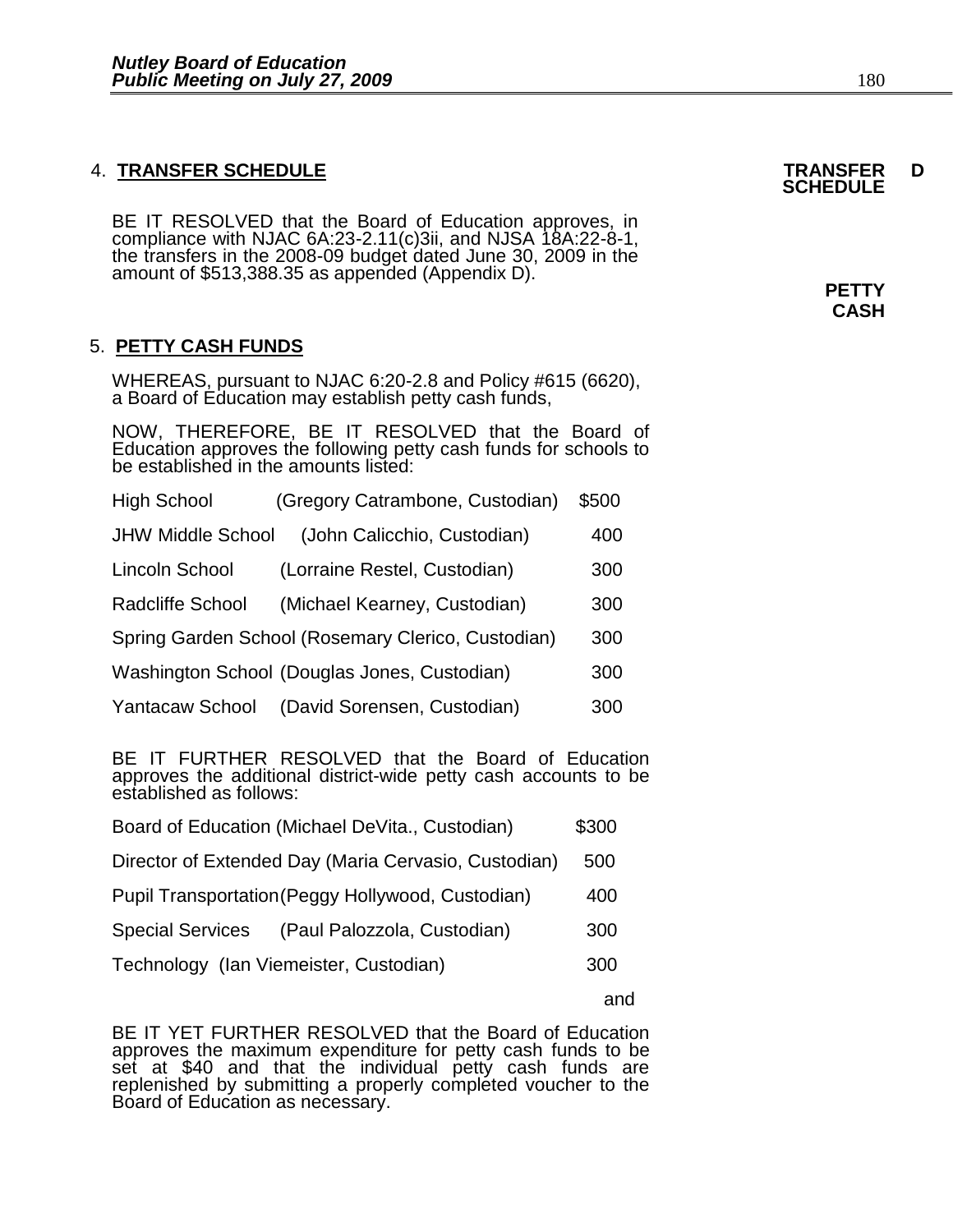#### 6. **ACCEPTANCE OF DONATION**

֧֖֖֖֖֖֖֖֖֖֖֖֖֖֖֪֪ׅ֖֖֪֪֪ׅ֖֖֖֖֖֖֧֚֚֚֚֚֚֚֚֚֚֚֚֚֚֚֚֚֚֚֞֝֬֝֝֟֓֡֬֝֝֝֬֝֓֞֬֝֬֝֬֝֬֝֬֝֬֝֬֝֞

BE IT RESOLVED that the Board of Education approves the acceptance of a donation from the Autism Awareness Club in the amount \$500 to be used for the autistic program.

#### 7. **APPROVAL AGREEMENT – FORUM SCHOOL**

WHEREAS, The Forum School is a non-profit approved private school for Students with disabilities; and

 WHEREAS, the Board of Education of Nutley has contracted to send to The Forum School certain students with disabilities who reside in the District; and

WHEREAS, The Forum School does not charge any of its students for meals;

NOW, THEREFORE, it is hereby RESOLVED, that the Board of Education of Nutley does not require The Forum School to charge students for reduced and/or paid meals in accordance with the income eligibility criteria established by the Child Nutrition Program as administered by New Jersey Department of Agriculture; and it is

FURTHER RESOLVED, that the Board of Education of Nutley understands and acknowledges that the foregoing actions do not increase the contracted tuition rate for students with disabilities sent by Nutley to The Forum School.

#### 8. **ADOPTION OF POLICIES (First Reading)**

BE IT RESOLVED that the Board of Education adopts the following policies (first reading) on file in the Business Office :

- 0142.1 Nepotism Policy (Revised)
- 1220 Employment of Chief School Administrator Policy (Revised)
- 1620 Administrative Employment Contracts Policy (Revised)
- 2428.1 Standards Based Instructional Priorities Policy (New)
- 2460 Special Education Policy & Regulation (Revised)
- R 2460.1 Special Education Location, Identification, and Referral Regulation (Revised)
- R 2460.8 Special Education Free and Appropriate Public Education Regulation (Revised)

#### **APPROVE AGREEMENT FORUM SCHOOL**

#### **ADOPT POLICIES 1 ST READING**

**DONATION**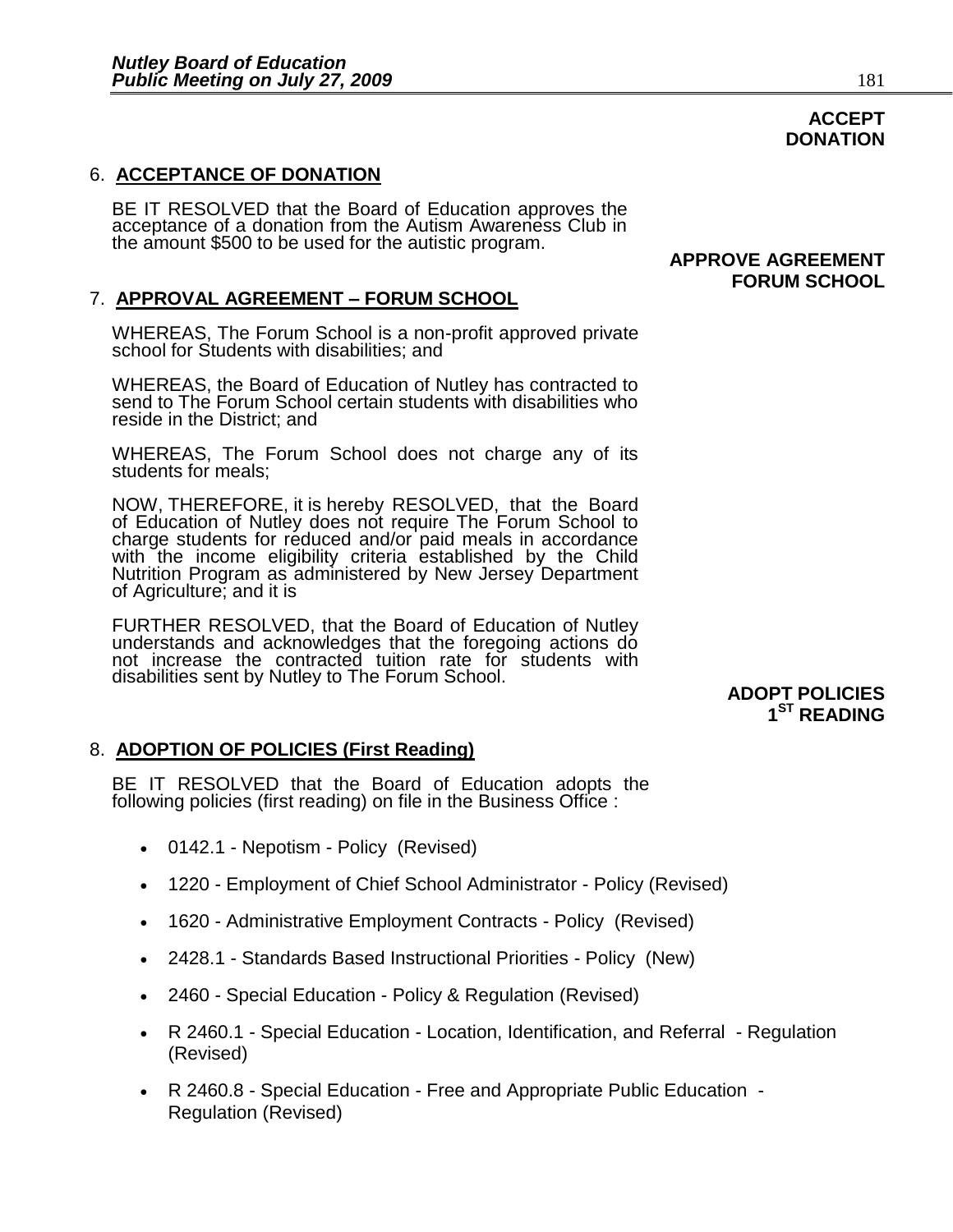- R 2460.9 Special Education Transition From Early Intervention Programs to Preschool Programs - Regulation (Revised)
- R 2460.16 Special Education Instructional Material To Blind Or Print-Disabled Pupils - Regulation (New)
- 5320 Immunization Policy & Regulation (Revised)
- 5331 Management of Life-Threatening Allergies in Schools Policy & Regulation (New)
- 6423 Expenditures For Non-Employee Activities, Meals and Refreshments Policy (Revised)
- 6470 Payment of Claims Policy (Revised)
- 6471 School District Travel Policy & Regulation (New)
- 6510 Payroll Authorization Policy (Revised)
- 6830 Audit and Comprehensive Annual Financial Report Policy (Revised)
- 6832 Conditions of Receiving State Aid Policy (New)
- 7410.01 Facilities Maintenance, Repair Scheduling and Accounting Regulation (Revised)
- 9120 Public Relations Program Policy (Revised)
- 5843 Extended Day Program Policy (Revised)
- 9140 School Board Volunteers In Service to Nutley Schools Committee (Replace)

### **APPROVE TO ABOLISH POLICIES**

### 9. **APPROVAL TO ABOLISH POLICIES**

BE IT RESOLVED that the Board of Education approves that the following policies will be abolished:

- 0147 Board Member Travel Expenses
- 0147 A Board Member Travel Expenses
- 0147.1 Board Member Compensation and Expenses
- 0147.1 A Board Member Compensation and Expenses
- R 2460.5 Special Education Participation In Statewide Testing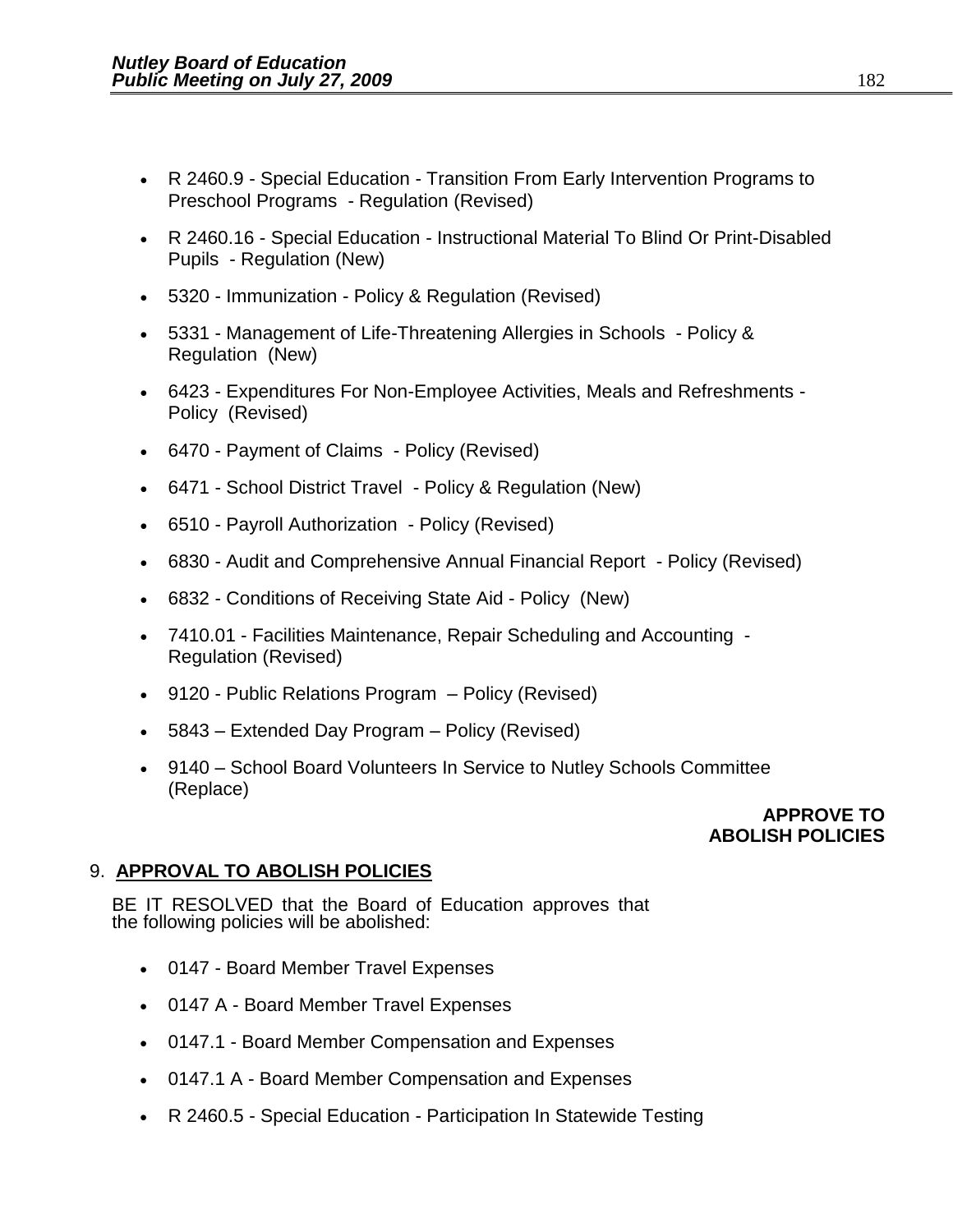- R 2460.10 Special Education Maintenance, Access To and Confidentiality of Pupil Records
- R 2460.14 Special Education In-service Training
- 3440 Travel Expenses
- 3440.1- Job Expenses
- 4440 Travel Expenses
- 4440.1- Job Expenses

#### **APPROVE PARTIAL PAYMENT HILT CONST.**

#### 10. **APPROVAL OF PARTIAL PAYMENT TO HILT CONSTRUCTION CO.**

BE IT RESOLVED that the Board of Education approves partial payment in the amounts of \$223,468.42 to Hilt Construction Co. for the Exterior Façade Repairs at Washington Elementary School and \$107,818.62 for the Exterior Façade Repairs at Yantacaw Elementary School as per the recommendation of the Board's Engineer , Construction Manager and Attorney.

**APPROVE PARTIAL PAYMENT CIRCLE-A CONSTRUCTION CO.** 

#### 11. **APPROVAL OF PARTIAL PAYMENT TO CIRCLE-A CONSTRUCTION CO. INC.**

BE IT RESOLVED that the Board of Education approves partial payment in the amount of \$29,400 to Circle-A Construction Co. Inc. for the Exterior Façade Repairs at Lincoln Elementary School as per the recommendation of the Board's Engineer and Construction Manager.

> **APPROVE CHANGE ORDERS**

#### 12. **APPROVAL OF CHANGE ORDERS - SPRING GARDEN FAÇADE PROJECT**

BE IT RESOLVED that the Board of Education approves Change Orders, on file in the Business Office, for the Spring Garden Façade Project to Hilt Construction Inc. as follows:

| Change Order No. 1 |  | \$11,978.25 |
|--------------------|--|-------------|
| Change Order No. 2 |  | 1,595.30    |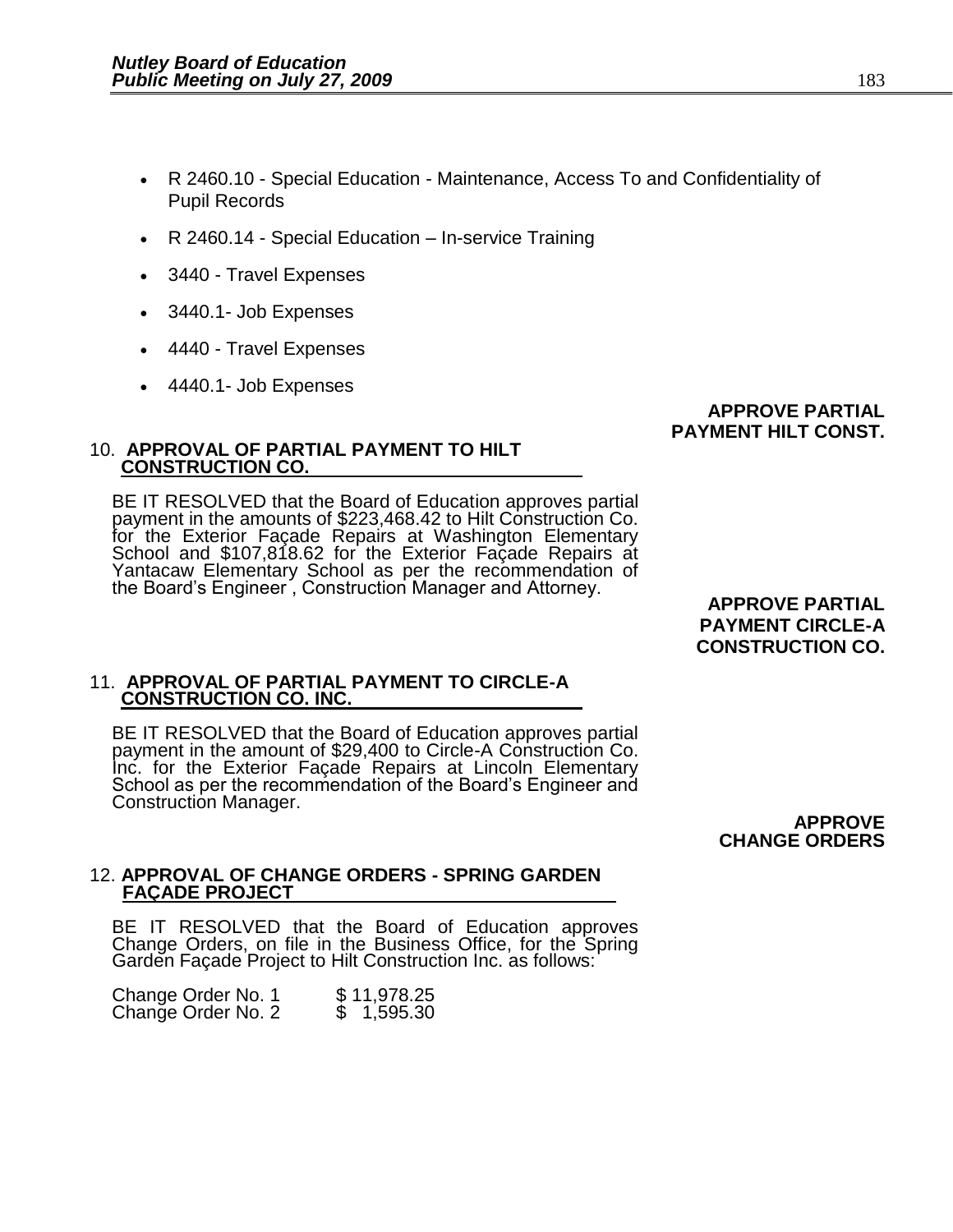#### 13. **APPROVAL OF CHANGE ORDERS - YANTACAW FAÇADE PROJECT**

BE IT RESOLVED that the Board of Education approves Change Order No. 1, on file in the Business Office, for the Yantacaw Façade Project to Hilt Construction Inc. as follows:

Change Order No. 1 \$ 20,673.11

#### 14. **APPROVAL OF HVAC ENGINEERING SERVICES**

BE IT RESOLVED that the Board of Education approves the appointment of Associated Technology Inc. to perform load studies at Lincoln and Washington Elementary Schools for a fee of \$10,000.

#### 15. **APPROVAL OF FOOD SERVICE MANAGEMENT COMPANY**

BE IT RESOLVED that The Nutley Board of Education (herein referred to as the Local Education Agency or LEA) approves Chartwells School Dining Services (herein referred to as the Food Service Management Company or FSMC) as its Food Service Management Company for the 2009/2010 school year.

BE IT FURTHER RESOLVED that the Food Service Management Company shall receive, in addition to the costs of operation, an administrative fee of \$48,000/year and a management fee of \$.05 per reimbursable meal and meal equivalent to compensate the Food Service Management company management costs. This fee shall be billed monthly as a cost of operation. These fees shall be billed monthly as a cost of operation. The Local Education Agency guarantees the payment of such costs and fee to the Food Service Management Company.

BE IT FURTHER RESOLVED that total meals are calculated by adding reimbursable meal pattern meals (breakfast, lunch and after school snack meals) served and meal equivalents. The number of School Breakfast Program, After School Snack Program, and National School Lunch program meals served to the children shall be determined by actual count. Cash receipts, other than from Sales of National Lunch Program and School Breakfast Program meals and After School Snack Program meals served to the children, shall be divided by \$1.00 to arrive at an equivalent meal count.

BE IT FURTHER RESOLVED that the per meal management fee of \$.05 will be multiplied by total meals.

BE IT FURTHER RESOLVED that the Food Service Management Company guarantees the Local Education Agency a minimum profit return of three hundred fifty three thousand three hundred seventy six dollars (\$353,376), for the school year 2009/2010. This guarantee is contingent upon the guarantee requirements as stated below.

#### **APPROVE HVAC ENGINEERING SVCS.**

#### **APPROVE FOOD SERVICE CO.**

### **CHANGE ORDERS**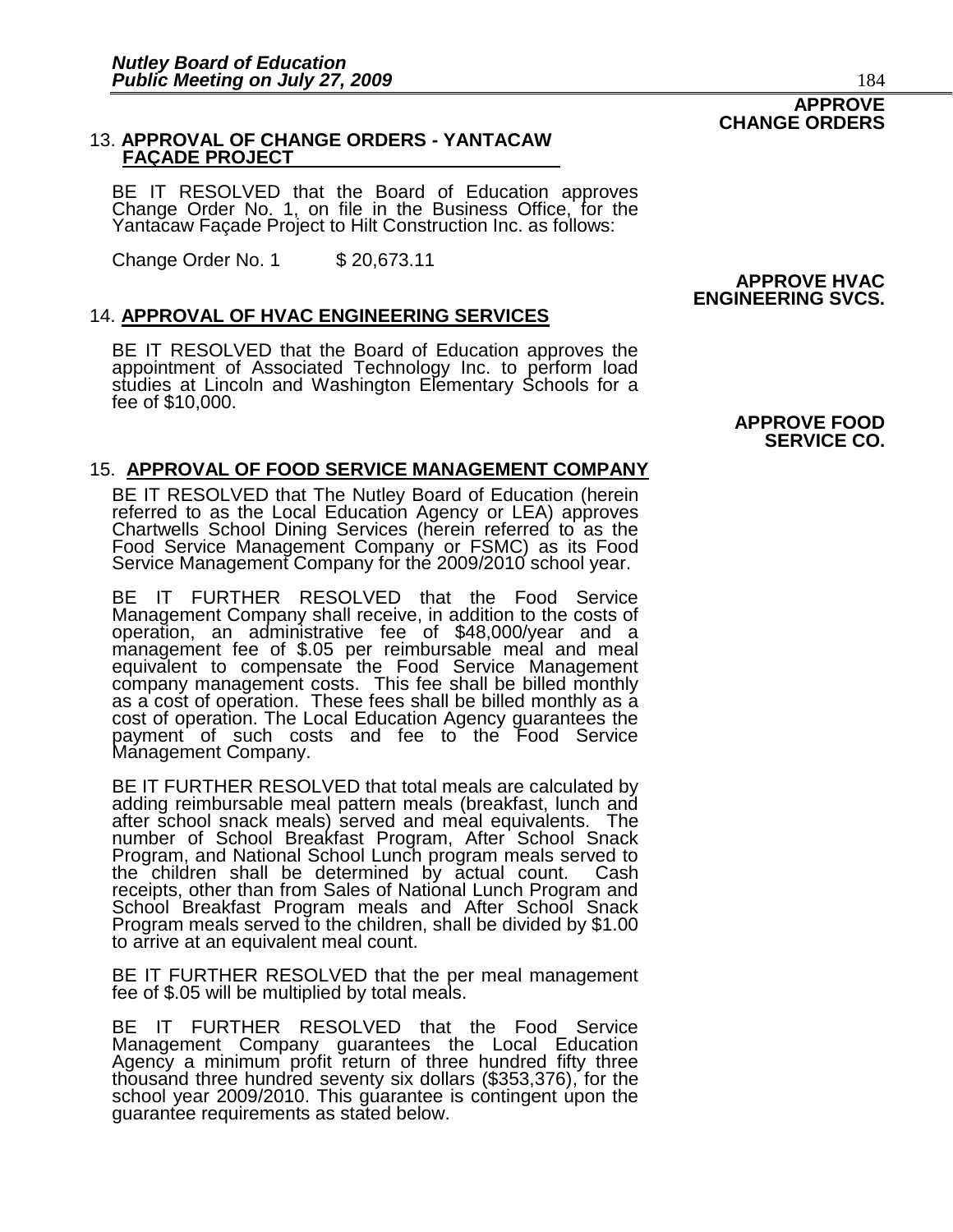Conditions and Qualifiers to Include:

-Pricing schedule as per FSMC Proposal response to RFP -Labor Rates, Benefits and Staffing schedule as per FSMC Proposal response to RFP

-USDA Commodity levels no lower than current year

-Reimbursement Rates no lower than current year

-Number of feeding days as stated in the RFP

-District's enrollment and ADA will be at the levels as stated in the RFP

-No limitations on the sale of menu items and a la carte items, except that they conform with State and District Nutrition Policies

-Equipment and repairs will be paid by the District

-Mutual agreement between Local Education Agency and FSMC on utilization of FSMC's \$150,000 capital investment

-Meal delivery drivers and vehicle operating costs at the expense of the LEA

-Continuation of current satellite meal deliveries and pricing to outside of the LEA

#### 16. **APPROVAL OF SUBMISSION OF APPLICATION – Carl D. Perkins Vocational and Technical Education Act**

BE IT RESOLVED that the Board of Education approves submission of application for the Carl D. Perkins Vocational and Technical Education Act for the 2009-2010 school year in the amount of \$23,154.

> **NATIONAL SCHOOL LUNCH – 2009-2010**

**APPROVE** 

**PERKINS GRANT**

#### 17. **NATIONAL SCHOOL LUNCH PROGRAM - 2009-10 School Year**

BE IT RESOLVED that the Board of Education approves entering into an agreement with the State Department of Education for a continuation of the National School Lunch Program in the Nutley Schools for the 2009-10 school year, and

BE IT FURTHER RESOLVED that the Board of Education hereby designates its Business Administrator/Board Secretary as the person to be responsible for implementing and carrying out the terms of the agreement.

#### 18. **DETERMINING ELIGIBILITY FOR FREE OR REDUCED PRICED MEALS**

BE IT RESOLVED that the Board of Education approves conforming with state and federal regulations and hereby agrees to the established policy with respect to determining eligibility for free or reduced price meals, and

#### **DETERMINING FREE OR REDUCED LUNCH**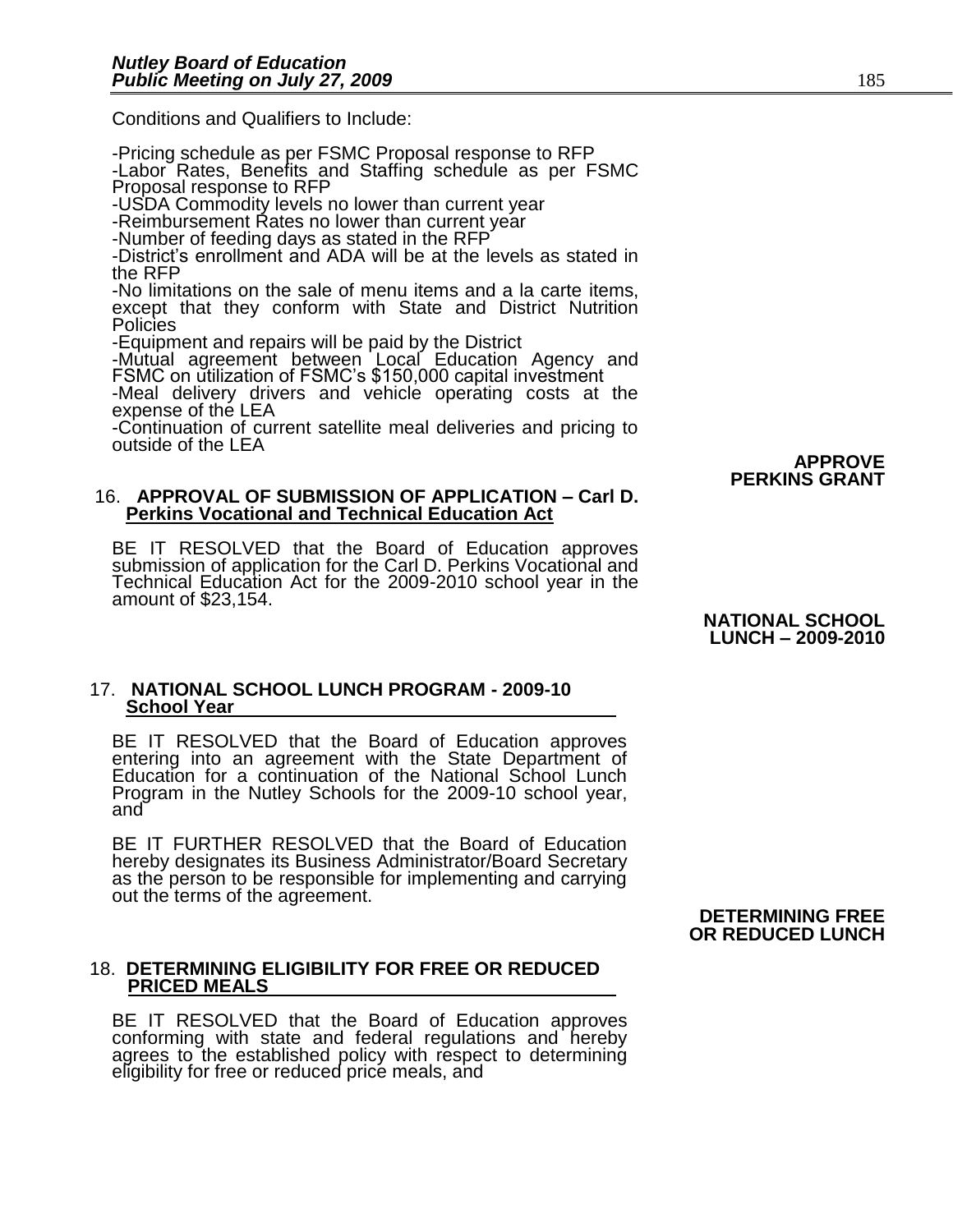BE IT FURTHER RESOLVED that Mrs. Josephine Mleziva, Executive Secretary, shall determine which individual children are eligible for a free or reduced price meal under the established policy, and

BE IT FURTHER RESOLVED that the Business Administrator/Board Secretary shall cause a notice concerning the provisions for free or reduced lunches to be inserted in a newspaper.

#### **APPROVE AGREEMENT NURSING SERVICES**

#### 19. **APPROVAL OF AGREEMENT FOR NURSING SERVICES**

BE IT RESOLVED that the Board of Education approves an agreement with the Township of Nutley, Department of Public Affairs, Nutley Health Department, for the 2009-10 and 2010-11 school years to provide nursing services for all eligible children enrolled in non-public schools in the school district pursuant to Chapter 226, P.L. 1991.

#### **APPOINT MAINTENANCE FOREMAN**

#### 20. **APPOINTMENT – Maintenance Foreman**

Trustee Rogers moved, and Trustee Russo seconded, the following resolution. Upon being put to a roll call vote the resolution was approved.

BE IT RESOLVED that the Board of Education approves the appointment of Steven Farese as Maintenance Foreman from July 1, 2009 to June 30, 2010.

#### **APPOINT ASSISTANT MAINTENANCE FOREMAN**

#### 21. **APPOINTMENT – Assistant Maintenance Foreman**

Trustee Russo moved, and Trustee Frannicola seconded, the following resolution. Upon being put to a roll call vote the resolution was approved.

BE IT RESOLVED that the Board of Education approves the appointment of Michael Klein as Assistant Maintenance Foreman from July 1, 2009 to June 30, 2010.

#### **HEARING OF CITIZENS CITIZENS**

Resident Terry Quirk, representative for the Nutley Parent Advocacy Network (NPAN), spoke about a packet from NPAN that was sent to the Board and the sensitive material enclosed.

Resident Robert Rusignuolo spoke about Board policies and a job description for principals.

Resident and teacher Chris Osieja thanked the Board for sending her to a technical conference and also their support of the Lets Learn Program.

# **HEARING OF**